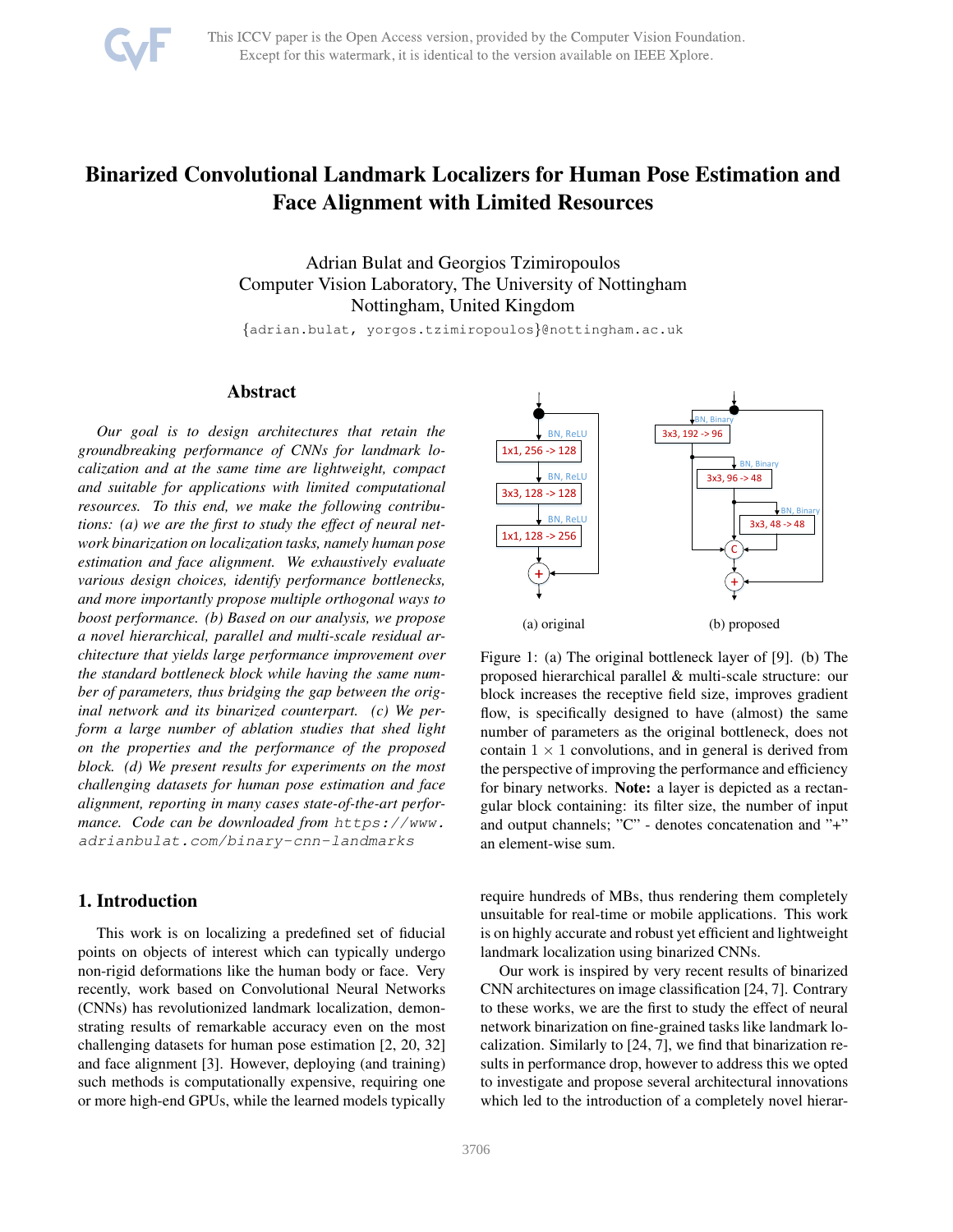chical, parallel and multi-scale residual block, as opposed to investigating ways to improve the binarization process as proposed in [24, 7]. In summary, our contributions are:

- 1. We are the first to study the effect of binarization on state-of-the-art CNN architectures for the problem of localization, namely human pose estimation and face alignment. To this end, we exhaustively evaluate various design choices, and identify performance bottlenecks. More importantly, we describe multiple orthogonal ways to boost performance; see Subsections 4.2, 4.3 and 4.4.
- 2. Based on our analysis, we propose a new hierarchical, parallel and multi-scale residual architecture (see Subsection 4.5) specifically designed to work well for the binary case. Our block results in large performance improvement over the baseline binary residual block of [9] (about 6% in absolute terms when the same number of parameters are used (see Subsection 5.1, Tables 3 and 4)).
- 3. While our newly proposed block was developed with the goal of improving the performance of binary networks, we also show that the performance boost offered by the proposed architecture also generalizes to some extent for the case of real-valued networks (see Subsection 5.2).
- 4. We perform a large number of ablation studies that shed light on the properties and the performance of the proposed block (see Sections 5 and 7).
- 5. We present results for experiments on the most challenging datasets for human pose estimation and face alignment, reporting in many cases state-of-the-art performance (see Section 7).

## 2. Closely Related Work

This Section reviews related work on network quantization, network design, and gives an overview of the state-ofthe-art on human pose estimation and face alignment.

Network quantization. Prior work [10] suggests that high precision parameters are not essential for obtaining top results for image classification. In light of this, [5, 17] propose 16- and 8-bit quantization, showing negligible performance drop on a few small datasets [16]. [36] proposes a technique which allocates different numbers of bits (1-2-6) for the network parameters, activations and gradients.

Binarization (i.e. the extreme case of quantization) was long considered to be impractical due to the destructive property of such a representation [5]. Recently [26] showed this not to be the case and that by quantizing to  $\{-1, 1\}$ good results can be actually obtained. [6] introduces a new technique for training CNNs that uses binary weights for both forward and backward passes, however, the real parameters are still required during training. The work of [7] goes one step further and binarizes both parameters and activations. In this case multiplications can be replaced with elementary binary operations [7]. By estimating the binary weights with the help of a scaling factor, [24] is the first work to report good results on a large dataset (ImageNet). Notably, our method makes use of the recent findings from [24] and [7] using the same way of quantizing the weights and replacing multiplications with bit-wise *xor* operations.

Our method differs from all aforementioned works in two key respects: (a) instead of focusing on image classification, we are the first to study neural network binarization in the context of a fine-grained computer vision task namely landmark localization (human pose estimation and facial alignment) by predicting a dense output (heatmaps) in a fully convolutional manner, and (b) instead of enhancing the results by improving the quantization method, we follow a completely different path, by enhancing the performance via proposing a novel architectural design for a hierarchical, parallel and multi-scale residual block.

Block design. The proposed method uses a residual-based architecture and hence the starting point of our work is the *bottleneck* block described in [8, 9]. More recently, [33] explores the idea of increasing the cardinality of the residual block by splitting it into a series of  $c$  parallel (and much smaller so that the number of parameters remains roughly the same) sub-blocks with the same topology which behave as an ensemble. Beyond bottleneck layers, Szegedy *et al*. [28] propose the inception block which introduces parallel paths with different receptive field sizes and various ways of lowering the number of parameters by factorizing convolutional layers with large filters into smaller ones. In a followup paper [27], the authors introduce a number of inceptionresidual architectures. The latter work is the most related one to the proposed method.

Our method is different from the aforementioned architectures in the following ways (see Fig. 1b): we create a hierarchical, parallel and multi-scale structure that (a) increases the receptive field size inside the block and (b) improves gradient flow, (c) is specifically designed to have (almost) the same number of parameters as the original bottleneck, (d) our block does not contain  $1 \times 1$  convolutions, and (e) our block is derived from the perspective of improving the performance and efficiency of binary networks.

Network design. Our target was not to propose a new network architecture for landmark localization; hence we used the state-of-the-art *Hour-Glass* (HG) network of [20] which makes use of the bottleneck block of [8]. Because we are interested in efficiency, all of our experiments are conducted using a single network i.e. we do not use stacking as in [20]. Our baseline was the binary HG obtained by directly quantizing it using [24]. As Table 1 shows, there is a significant performance gap between the binary and the real valued HGs. We bridge this gap by replacing the bottleneck block used in the original HG with the proposed block.

Human Pose Estimation. Recent work using CNNs has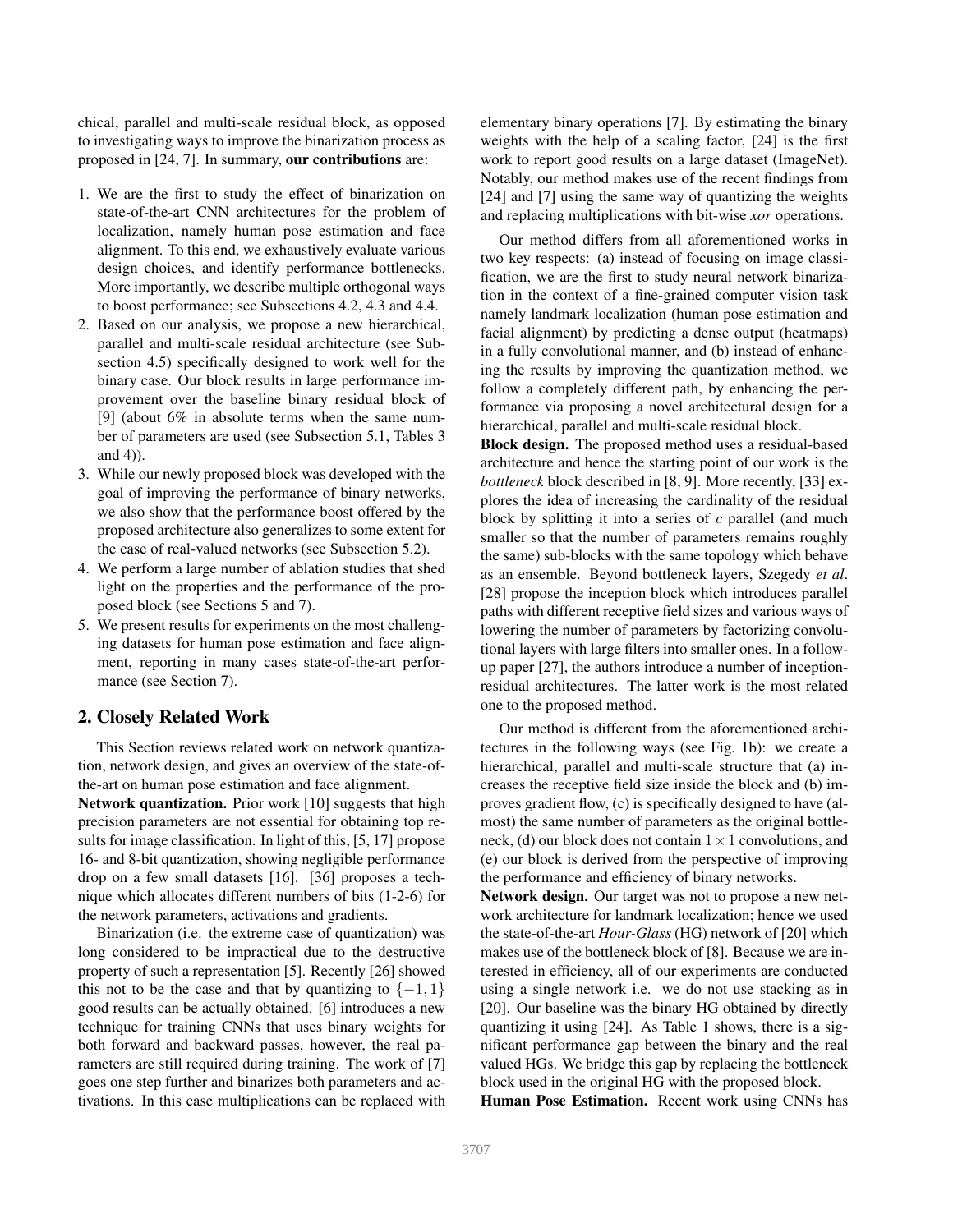shown remarkable results [31, 30, 21, 11, 2, 20, 32], yet all these methods are computationally demanding, requiring at least one high-end GPU. In contrast, our network uses binary weights and activations and as such is intended to run on systems with limited resources (e.g. smartphones).

Face alignment. Current state-of-the-art for large pose 2D and 3D face alignment is also based on CNNs [14, 1, 3]; however, these methods are computationally demanding. Our network produces state-of-the-art results for this task, yet it is designed to run on devices with limited resources.

## 3. Background

The ResNet consists of two type of blocks: *basic* and *bottleneck*. We are interested only in the latter one which was designed to reduce the number of parameters and keep the network memory footprint under control. We use the "pre-activation" version of [9], in which batch normalization [12] and the activation function precede the convolutional layer. This block is shown in Fig. 1a. Note that we used the version of bottleneck defined in [20] the middle layer of which has 128 channels (vs 64 used in [9]).

The residual block is the main building block of the HG which is a state-of-the-art architecture for landmark localization that predicts a set of heatmaps (one for each landmark) in a fully convolutional fashion. The HG network is an extension of [18] allowing however for a more symmetric top-down and bottom-up processing. See also [20].

# 4. Method

Herein, we describe how we derive the proposed binary hierarchical, parallel and multi-scale block of Fig. 4e. In Section 5.1, by reducing the number of its parameters to match the ones of the original bottleneck, we further derive the block of Fig. 1b. This Section is organized as follows:

- We start by analyzing the performance of the binarized HG in Subsection 4.1 which provides the motivation as well as the baseline for our method.
- Then, we propose a series of architectural innovations in Subsections 4.2, 4.3, 4.4 and 4.5 (shown in Figs. 4b, 4c and 4d) each of which is evaluated and compared against the binarized residual block of Subsection 4.1.
- Finally, by combining ideas from these architectures, we propose the binary hierarchical, parallel and multi-scale block of Fig. 4e. Note that the proposed block is not a trivial combination of the aforementioned architectures but a completely new structure.

We note that all results for this Section were generated for the task of human pose estimation using the standard training-validation partition of MPII [2, 20].

## 4.1. Binarized HG

We start from the original bottleneck blocks of the HG network and, following [24], we binarize them keeping only the first and last layers of the network real. This is crucial, especially for the very last layer where higher precision is required for producing a dense output (heatmaps). Note that these layers account for less than 0.01% of the total number of parameters.

The performance of the original (real-valued) and the binarized HG networks can be seen in Table 1. We observe that binarization results in significant performance drop. As we may notice, for almost all parts, there is a large difference in performance which clearly indicates that the binary network has significant less representational power. Some failure cases are shown in Fig. 2 illustrating that the binary network was not able to learn some difficult poses. We address this with a better architecture as detailed in the next four Subsections.

| Crit.  | Bottleneck (real) | Bottleneck (binary) |
|--------|-------------------|---------------------|
| Head   | 94.9              | 90.5                |
| Shld   | 85.8              | 79.6                |
| Elbow  | 76.9              | 63.0                |
| Wrist  | 71.3              | 57.2                |
| Hip    | 78.1              | 71.1                |
| Knee   | 70.1              | 58.2                |
| Ankle  | 63.2              | 53.4                |
| PCKh   | 76.5              | 67.2                |
| # par. | 3.5M              | 3.5M                |

Table 1: PCKh error on MPII dataset for real-valued and binary bottleneck blocks within the HG network.



Figure 2: Examples of failure cases for the binarized HG (first row) and predictions of its real-valued counterpart (second row). The binary HG misses certain range of poses while having similar accuracy for the correct parts.

## 4.2. On the Width of Residual Blocks

The original bottleneck block of Fig. 4a is composed of 3 convolutional layers with a filter size of  $1 \times 1$ ,  $3 \times 3$ and  $1 \times 1$ , with the first layer having the role of limiting the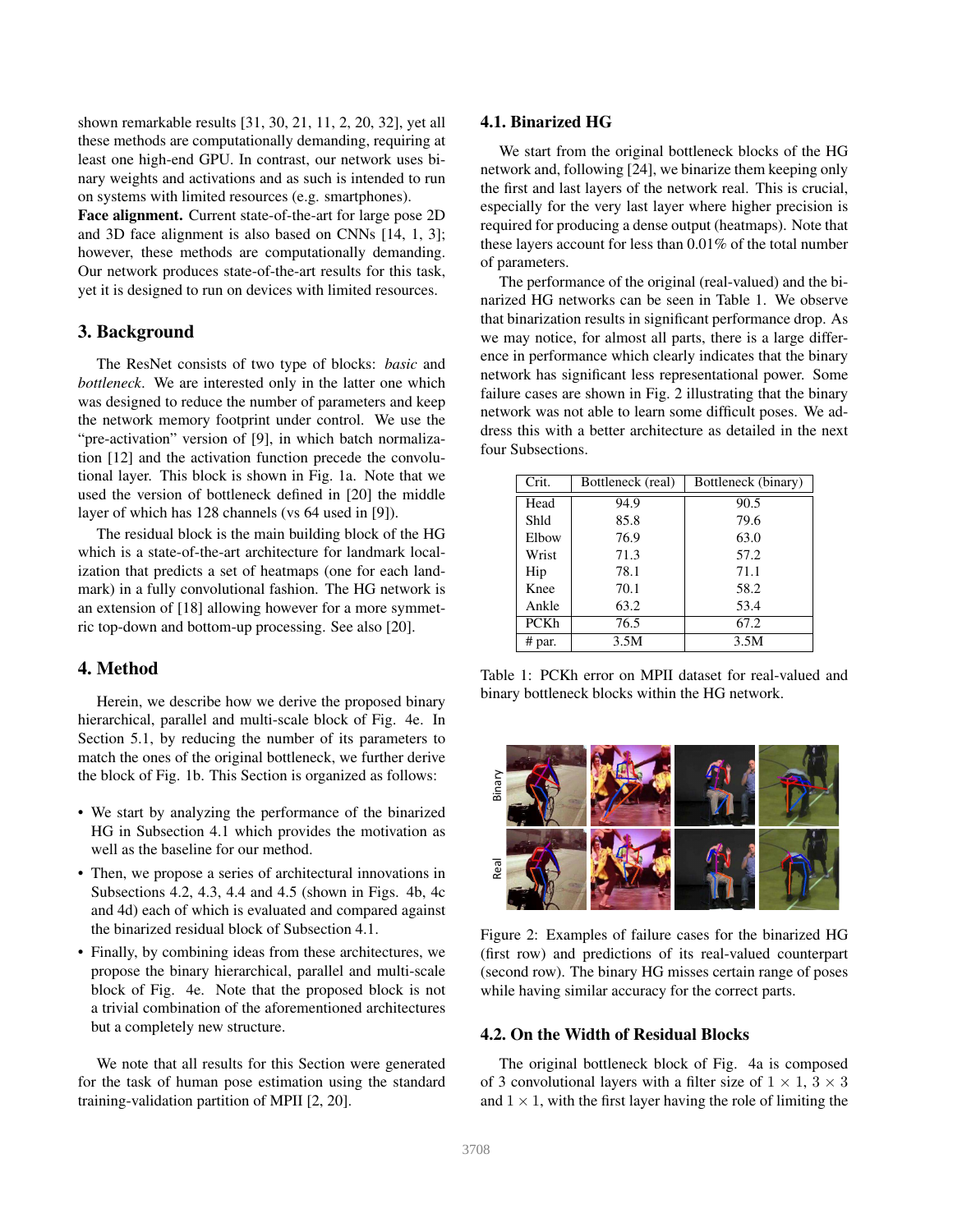width (i.e. the number of channels) of the second layer, thus greatly reducing the number of parameters inside the module. However, it is unclear whether the idea of having a bottleneck structure will be also successful for the binary case, too. Due to the limited representational power of the binary layers, greatly reducing the number of channels might reduce the amount of information that can be passed from one layer to another, leading to lower performance.

To investigate this, we modify the bottleneck block by increasing the number of channels in the *thin*  $3 \times 3$  layer from 128 to 256. By doing so, we match the number of channels from the first and last layer, effectively removing the "bottleneck", and increasing the amount of information that can be passed from one block to another. The resulting wider block is shown in Fig. 4b. Here, "wider"<sup>1</sup> refers to the increased number of channels over the initial *thin* layer.

As Table 2 illustrates, while this improves performance against the baseline, it also raises the memory requirements. Conclusion: Widening the *thin* layer offers tangible performance improvement, however at a high computational cost.

#### 4.3. On Multi-Scale Filtering

Small filters have been shown both effective and efficient [25, 28] with models being solely made up by a combination of convolutional layers with  $3 \times 3$  and/or  $1 \times 1$  filters [8, 9, 25]. For the case of real-valued networks, a large number of kernels can be learned. However, for the binary case, the number of possible unique convolutional kernels is limited to  $2^k$  states only, where k is the size of the filter.

To address the limited representation power of  $3 \times 3$  filters for the binary case, and similarly to [27], we largely depart from the block of Fig. 4b by proposing the multi-scale structure of Fig. 4c. Note that we implement our multi-scale approach using both larger filter sizes and max-pooling, which greatly increase the effective receptive field within the block. Also, because our goal is to analyze the impact of a multi-scale approach alone, we intentionally keep the number of parameters to a similar level to that of the original bottleneck block of Fig. 4a. To this end, we avoid a leap in the number of parameters, by (a) decomposing the  $5 \times 5$ filters into two layers of  $3 \times 3$  filters, and (b) by preserving the presence of *thin* layer(s) in the middle of the block.

Given the above, we split the input into two branches. The first (left) branch works at the same scale as the original bottleneck of Fig. 4a but has a  $1 \times 1$  layer that projects the 256 channels into 64 (instead of 128) before going to the  $3 \times 3$  one. The second (right) branch performs a multiscale analysis by firstly passing the input through a maxpooling layer and then creating two branches, one using a  $3 \times 3$  filter and a second one using a  $5 \times 5$  decomposed into two  $3 \times 3$ . By concatenating the outputs of these two sub-branches, we obtain the remaining 64 channels (out of the 128 of the original bottleneck block). Finally, the two main branches are concatenated adding up to 128 channels, which are again back-projected to 256 with the help of a convolutional layer with  $1 \times 1$  filters.

The accuracy of the proposed structure can be found in Table 2. We can observe a healthy performance improvement at little additional cost and similar computational requirements to the original bottleneck of Fig. 4a.

Conclusion: When designing binarized networks, multiscale filters should be preferred.

#### **4.4. On**  $1 \times 1$  Convolutions

In the previously proposed block of Fig. 4c, we opted to avoid an increase in the number of parameters, by retaining the two convolutional layers with  $1 \times 1$  filters. In this Subsection, by relaxing this restriction, we analyze the influence of  $1 \times 1$  filters on the overall network performance.

In particular, we remove all convolutional layers with  $1\times$ 1 filters from the multi-scale block of Fig. 4c, leading to the structure of Fig. 4d. Our motivation to remove  $1 \times 1$ convolutions for the binary case is the following: because  $1 \times 1$  filters are limited to two states only (either 1 or -1) they have a very limited learning power. Due to their nature, they behave as simple filters deciding when a certain value should be passed or not. In practice, this allows the input to pass through the layer with little modifications, sometimes actually blocking "good features" and hurting the overall performance by a noticeable amount. This is particularly problematic for the task of landmark localization, where a high level of detail is required for successful localization. Examples of this problem are shown in Fig. 3.

Results reported in Table 2 show that by removing  $1 \times 1$ convolutions, performance over the baseline is increased by more than 8%. Even more interestingly, the newly introduced block outperforms the one of Subsection 4.2, while having less parameters, which shows that the presence of  $1 \times 1$  filters limits the performance of binarized CNNs.

**Conclusion:** The use of  $1 \times 1$  convolutional filters on binarized CNNs has a detrimental effect on performance and should be avoided.

#### 4.5. On Hierarchical, Parallel & Multi-Scale

Binary networks are even more sensitive to the problem of fading gradients [7, 24], and for our network we found that the gradients are up to 10 times smaller than those corresponding to its real-valued counterpart. To alleviate this, we design a new module which has the form of a hierarchical, parallel multi-scale structure allowing, for each resolu-

<sup>&</sup>lt;sup>1</sup>The term wider here strictly refers to a "moderate" increase in the number of channels in the *thin* layer (up to 256), effectively removing the "bottleneck". Except for the naming there is no other resemblance with [34] which performs a study of wide vs deep, using a different building block alongside a much higher number of channels (up to 2048) and without any form of quantization. A similar study falls outside the scope of our work.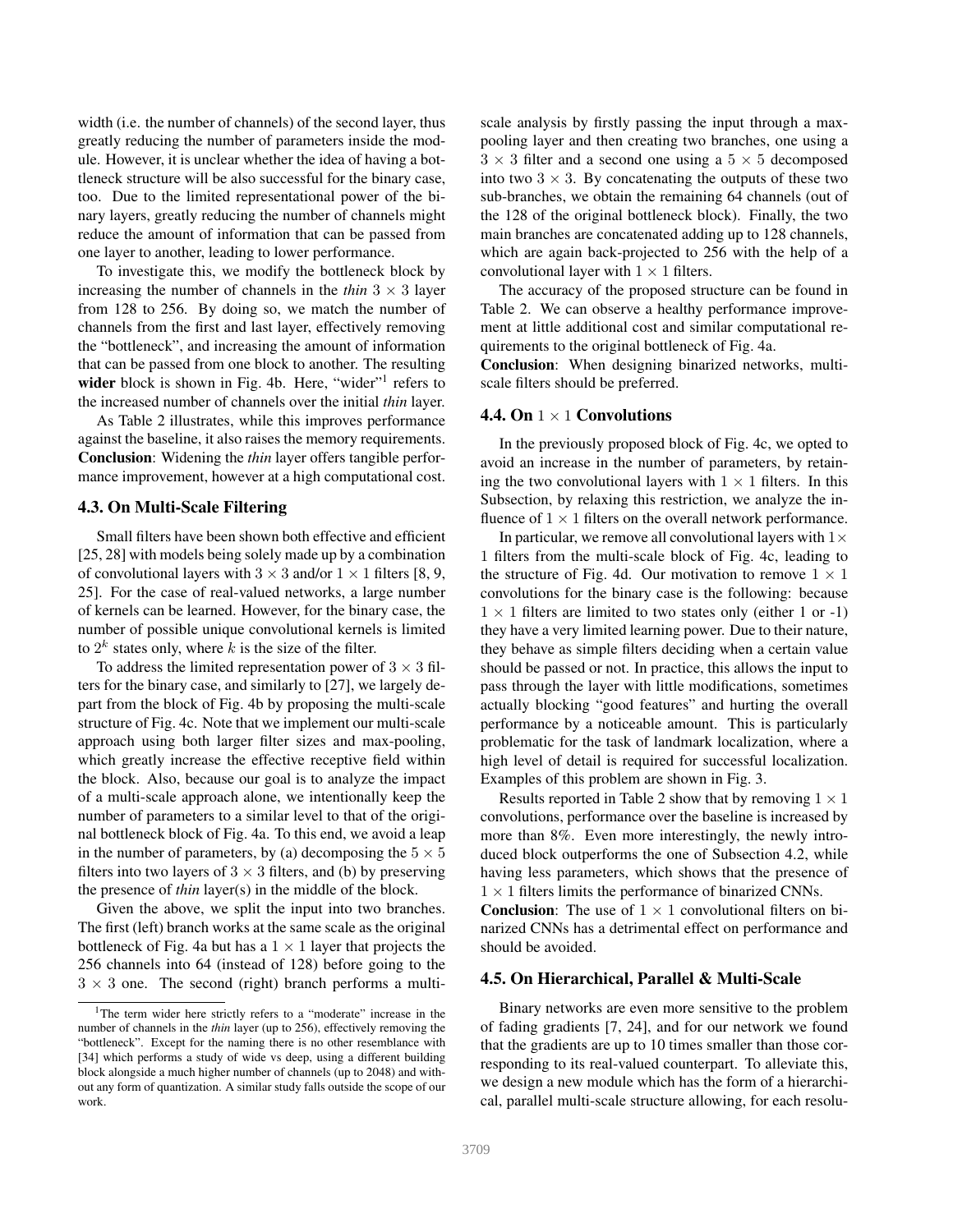

Figure 3: Examples of features before and after an  $1 \times 1$  convolutional layer. Often the features are copied over with little modifications, usually consisting in the details' removal. The contrast was altered for better visualization.

tion, the gradients to have 2 different paths to follow, the shortest of them being always 1. The proposed block is depicted in Fig. 4e. Note that, in addition to better gradient flow, our design encompasses all the findings from the previous Subsections: (a) no convolutional layers with  $1 \times 1$  filters should be used, (b) the block should preserve its width as much as possible (avoiding large drops in the number of channels), and (c) multi-scale filters should be used.

Contrary to the blocks described in Subsections 4.2 - 4.4, where the gradients may need to pass through two more layers before reaching the output of the block, in the newly proposed module, each convolutional layer has a direct path that links it to the output, so that at any given time and for all the layers within the module the shortest possible path is equal to 1. The presence of a hierarchical structure inside the module efficiently accommodates larger filters (up to  $7 \times 7$ ), decomposed into convolutional layers with  $3 \times 3$  filters. Furthermore, our design avoids the usage of an element-wise summation layer as for example in [33, 27], further improving the gradient flow and keeping the complexity under control.

As we can see in Table 2, the proposed block matches and even outperforms the block proposed in Section 4.3 having far less parameters.

| Block type                       | # params | PCKh  |
|----------------------------------|----------|-------|
| Bottleneck (original) (Fig. 4a)  | 3.5M     | 67.2% |
| Wider (Fig. 4b)                  | 11.3M    | 70.7% |
| Multi-Scale (MS) (Fig. 4c)       | 4.0M     | 69.3% |
| MS without 1x1 filters (Fig. 4d) | 9.3M     | 75.5% |
| Hierarchical, Parallel & MS      | 6.2M     | 76%   |
| $(Ours, Final)$ (Fig. 4e)        |          |       |

Table 2: PCKh-based comparison of different blocks on MPII validation set. # params refers to the number of parameters of the whole network.

Conclusion: Good gradient flow and hierarchical multiscale filtering are crucial for high performance without excessive increase in the parameters of the binarized network.

## 5. Proposed vs Bottleneck

In this Section, we attempt to make a fair comparison between the performance of the proposed block (Ours, Final, as in Fig. 4e) against that of the original bottleneck module (Fig. 4a) by taking two important factors into account:

- Both blocks should have the same number of parameters.
- The two blocks should be compared for the case of binary but also real-valued networks.

With this in mind, in the following Sections, we show that:

- The proposed block largely outperforms a bottleneck with the same number of parameters for the binary case.
- The proposed block also outperforms a bottleneck with the same number of parameters for the real case but in this case the performance difference is smaller.

We conclude that, for the real case, increasing the number of parameters (by increasing width) results in performance increase; however this is not the case for binary networks where a tailored design as the one proposed here is needed.

| Layer type                           | # parameters | <b>PCKh</b> |
|--------------------------------------|--------------|-------------|
| Bottleneck (Original) (Fig. 4a)      | 3.5M         | 67.2%       |
| Wider (Fig. 4b)                      | 11.3M        | 70.7%       |
| Bottleneck (wider) + no $1 \times 1$ | 5.8M         | 69.5%       |
| $(Ours, Final)$ (Fig. 4e)            | 6.2M         | 76%         |

Table 3: PCKh-based performance on MPII validation set for binary blocks: the # parameters of the original bottleneck are increased to match the # parameters of the proposed block. This firstly gives rise to the Wider block and its variant without the  $1 \times 1$  Convolutions.

## 5.1. Binary

To match the number of parameters between the proposed and bottleneck block, we follow two paths. Firstly, we increase the number of parameters of the bottleneck: (a) a first way to do this is to make the block wider as described in Section 4.2. Note that in order to keep the number or input-output channels equal to 256, the resulting block of Fig. 4b has a far higher number of parameters than the proposed block. Despite this, the performance gain is only moderate (see Section 4.2 and Table 3). (b) Because we found that the  $1\times1$  convolutional layers have detrimental effect to the performance of the Multi-Scale block of Fig. 4c, we opted to remove them from the bottleneck block, too. To this end, we modified the Wider module by (a) removing the  $1 \times 1$  convolutions and (b) halving the number of parameters in order to match the number of parameters of the proposed block. The results in Table 3 clearly show that this modification is helpful but far from being close to the performance achieved by the proposed block.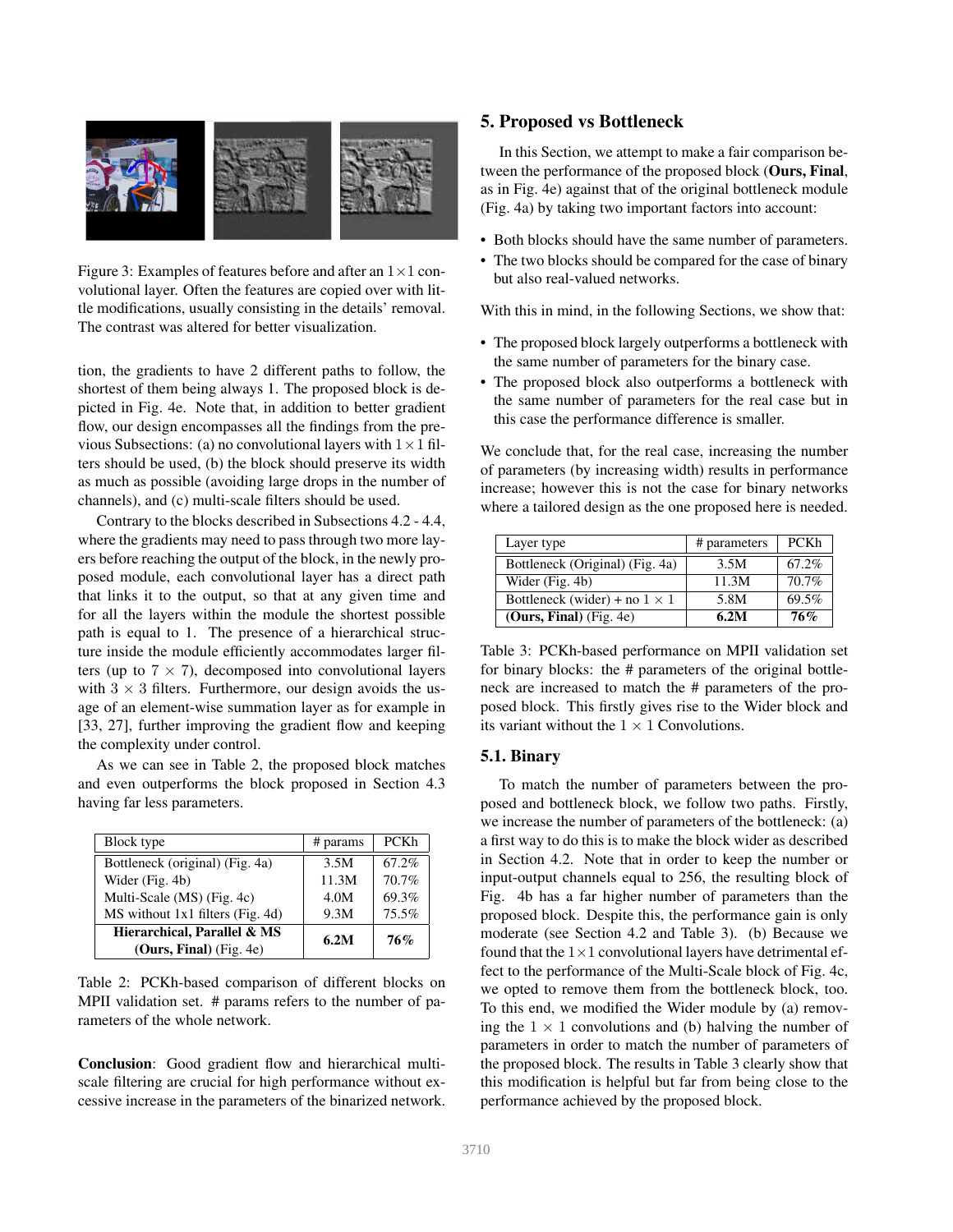

(a) The Original Bottleneck block with (b) The Wider version of (a) produced by pre-activation, as defined in [9]. Its bina-increasing the number of filters in the secrized version is described in Section 4.1. ond layer. See Subsection 4.2.



Subsection 4.3. 3x3, 256 -> 128 3x3, 128 -> 64 BN, Binary BN, Binary

(c) Largely departing from (b), this block consists of Multi-Scale (MS) filters for analyzing the input at multiple scales. See



all convolutional layers with  $1 \times 1$  filters (**MS Without**  $1 \times 1$ filters). See Subsection 4.3.

(d) A variant of the MS block introduced in (c) after removing (e) The proposed **Hierarchical, Parallel & MS** (denoted in the paper as Ours, final) block incorporates all ideas from (b), (c) and (d) with an improved gradient flow. See Subsection 4.5

Figure 4: Different types of blocks described and evaluated. Our best performing block is shown in figure (e). A layer is depicted as a rectangular block containing: its filter size, number of input channels and the number of output channels). "C" - denotes concatenation operation and "+" an element-wise sum.

| Layer type                | # parameters | PCKh  |  |
|---------------------------|--------------|-------|--|
| Bottleneck (original)     | 3.5M         | 67.2% |  |
| $(Ours, Final)$ (Fig. 1b) | 4.0M         | 72.7% |  |

Table 4: PCKh-based performance on MPII validation set for binary blocks: the # parameters of the proposed block are decreased to match the # parameters of the bottleneck.

Secondly, we decrease the number of parameters in the proposed block to match the number of parameters of the original bottleneck. This block is shown in Fig. 1b. To this end, we reduced the number of input-output channels of the proposed block from 256 to 192 so that the number of channels in the first layer are modified from [256  $\rightarrow$  128, 3×3] to  $[192 \rightarrow 96, 3 \times 3]$ , in the second layer from  $[128 \rightarrow 64, 3 \times 3]$ to [96 $\rightarrow$ 48, 3 × 3] and in the third layer from [64 $\rightarrow$ 64, 3 × 3] to [48 $\rightarrow$ 48, 3  $\times$  3]. Notice, that even in this case, the proposed binarized module outperforms the original bottleneck block by more than 5% (in absolute terms) while both have very similar number of parameters (see Table 4).

### 5.2. Real

While the proposed block was derived from a binary perspective, Table 5 shows that a significant performance gain is also observed for the case of real-valued networks. In order to quantify this performance improvement and to allow for a fair comparison, we increase the number of channels inside the original bottleneck block so that both networks have the same depth and a similar number of parameters. Even in this case, our block outperforms the original block although the gain is smaller than that observed for the binary case. We conclude that for real-valued networks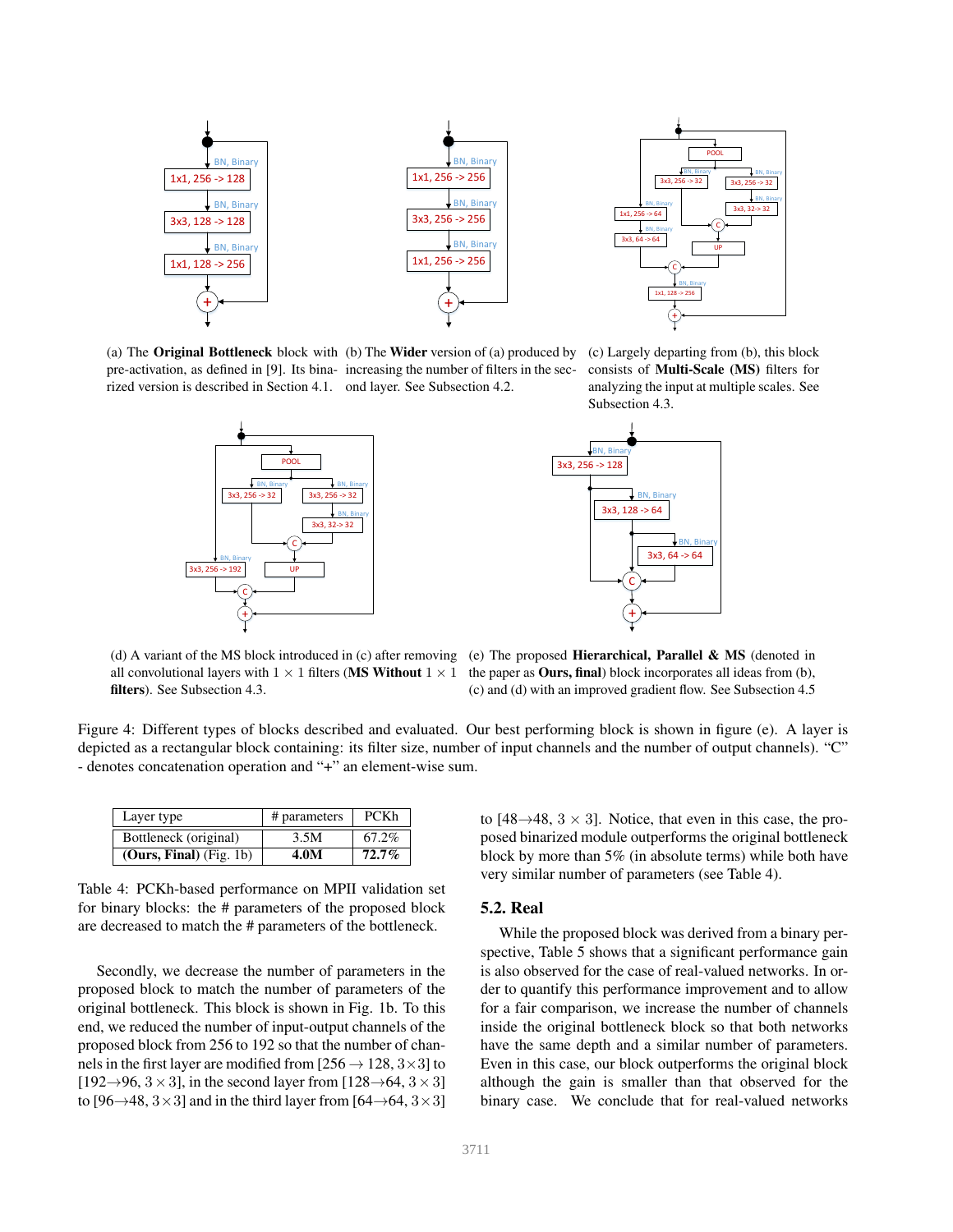performance increase can be more easily obtained by simply increasing the number of parameters, but for the binary case a better design is needed as proposed in this work.

| Layer type         | # parameters | <b>PCKh</b> |  |
|--------------------|--------------|-------------|--|
| Bottleneck (wider) | 7.0M         | 83.1%       |  |
| (Ours, Final)      | 6.2M         | $85.5\%$    |  |

Table 5: PCKh-based performance on MPII validation set for real-valued blocks: Our block is compared with a wider version of the original bottleneck so that both blocks have similar # parameters.

# 6. Ablation studies

In this Section, we present a series of other architectural variations and their effect on the performance of our binary network. All reported results are obtained using the proposed block of Fig. 4e coined Ours, Final. We focus on the effect of augmentation and different losses which are novel experiments not reported in [24], and then comment on the effect of pooling, ReLUs and performance speed-up providing more details in the supplementary material.

Is Augmentation required? Recent works have suggested that binarization is an extreme case of regularization [6, 7, 19]. In light of this, one might wonder whether data augmentation is still required. Table 6 shows that in order to accommodate the presence of new poses and/or scale variations, data augmentation is very helpful providing a large increase (4%) in performance.

| Layer type              | # parameters | PCKh  |
|-------------------------|--------------|-------|
| (Ours, Final) (No Aug.) | 6.2M         | 72.1% |
| $(Ours, Final) + Aug.$  | 6.M          | 76%   |

Table 6: The effect of using augmentation when training our binary network in terms of PCKh-based performance on MPII validation set.

The effect of loss. We trained our binary network to predict a set of heatmaps, one for each landmark [30]. To this end, we experimented with two types of losses: the first one places a Gaussian around the correct location of each landmark and trains using a pixel-wise L2 loss [30]. However, the gradients generated by this loss are usually small even for the case of a real-valued network. Because binarized networks tend to amplify this problem, as an alternative, we also experimented with the Sigmoid cross-entropy pixel-wise loss typically used for detection tasks [35]. We found that the use of the Sigmoid cross-entropy pixel-wise loss increased the gradients by 10-15x (when compared to the L2 loss), offering a 2% improvement (see Table 7), after being trained for the same number of epochs.

| Layer type                | # parameters | <b>PCKh</b> |
|---------------------------|--------------|-------------|
| $(Ours, Final) + L2$      | 6.2M         | 73.8%       |
| $(Ours, Final) + Sigmoid$ | 6.2M         | 76%         |

Table 7: The effect of using different losses (Sigmoid vs L2) when training our binary network in terms of PCKh-based performance on MPII validation set.

**Pooling type.** In line with [24], we found that max-pooling outperforms average pooling, resulting in 4% performance increase. See also supplementary material.

ReLUs. In line with [24], we found that by adding a ReLU activation after each convolutional layer performance is increased, observing a 2% performance improvement. See also supplementary material.

Performance. In line with [24], we observed speedups of up to 3.5x when compared against cuBLAS. We did not conduct experiments on CPUs. However, since we used the same method for binarization as in [24], speed improvements of the order of 58x, are to be expected allowing the system to run in real-time on a CPU using a single core. In terms of memory compression, we can achieve a compression rate of 39x when compared against its single precision counterpart from Torch. See also supplementary material.

# 7. Comparison with state-of-the-art

In this Section, we compare our method against the current state-of-the-art for human pose estimation and 3D face alignment. Our final system comprises a single HG network but replaces the real-valued bottleneck block used in [20] with the proposed binary, parallel, multi-scale block trained with the improvements detailed in Section 6. Moreover, to show that the proposed block generalizes well producing consistent results across various datasets and tasks, our supplementary material provides the results of a facial part segmentation experiment.

Human Pose Estimation. As in all previous experiments, we used the standard training-validation partition of MPII [2, 20]. In Table 8, we report the performance of (a) the proposed binary block, (b) the proposed block when implemented and trained with real values, (c) the real-valued stacked HG network consisting of 8 stacked single realvalued HG networks trained with intermediate supervision (state-of-the-art on MPII [20]) and, finally, (d) the same real-valued network as in (c) where the bottleneck block is replaced by our proposed block.

The results are shown in Table 8. We observe that when a single HG network with the proposed block is trained with real weights, its performance reaches that of [20]. This result clearly illustrates the enhanced learning capacity of the proposed block. Moreover, there is still a gap between the binary and real-valued version of the proposed block indi-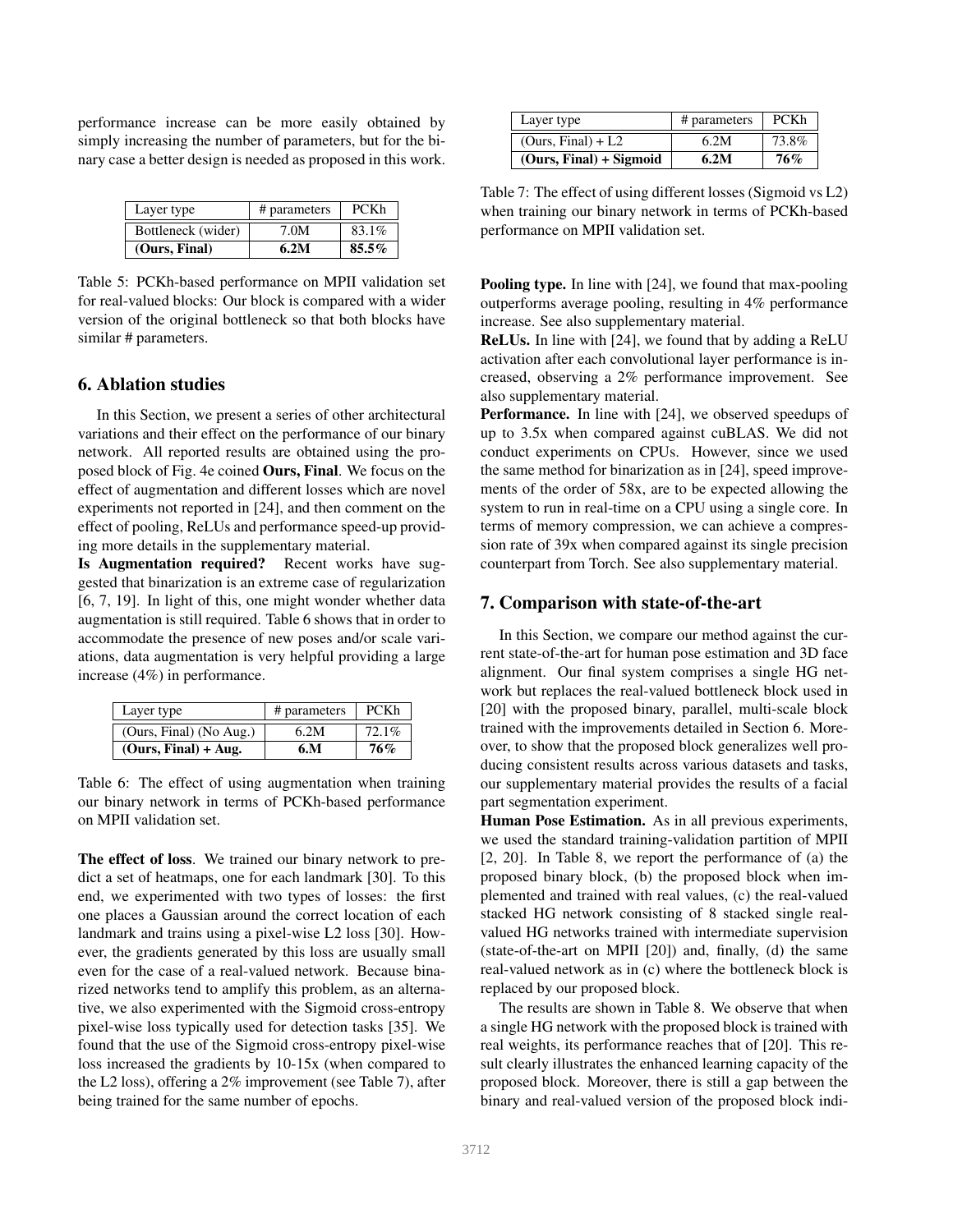cating that margin for further improvement is possible. We also observe that a full-sized model (with 8 HG networks) based on the proposed block performs slightly better than the original network from [20], indicating that, for the realvalued case, the new block is more effective than the original one when a smaller computational budget is used.

| Crit.       | [20] | Ours, bin. | Ours $[1x]$ , real | Ours $[8x]$ , real |
|-------------|------|------------|--------------------|--------------------|
| Head        | 97.3 | 94.7       | 96.8               | 97.4               |
| Shld        | 96.0 | 89.6       | 93.8               | 96.0               |
| Elbow       | 90.2 | 78.8       | 86.4               | 90.7               |
| Wrist       | 85.2 | 71.5       | 80.3               | 86.2               |
| Hip         | 89.1 | 79.1       | 87.0               | 89.6               |
| Knee        | 85.1 | 70.5       | 80.4               | 86.1               |
| Ankle       | 82.0 | 64.0       | 75.7               | 83.2               |
| <b>PCKh</b> | 89.3 | 78.1       | 85.5               | 89.8               |
| # par.      | 25M  | 6M         | 6M                 | 25M                |

Table 8: PCKh-based comparison on MPII validation set.

Face alignment. We used three very challenging datasets for large pose face alignment, namely AFLW [15], AFLW-PIFA [13], and AFLW2000-3D [37]. The evaluation metric is the Normalized Mean Error (NME) [13].

AFLW is a large-scale face alignment dataset consisting of 25993 faces annotated with up to 21 landmarks. The images are captured in arbitrary conditions exhibiting a large variety of poses and expressions. As Table 9 shows, our binarized network outperforms the current state-of-the-art methods, all of which use large real-valued CNNs.

| Method         | [0, 30] | [30,60] | [60,90] | mean |
|----------------|---------|---------|---------|------|
| HyperFace [22] | 3.93    | 4.14    | 4.71    | 4.26 |
| AIO [23]       | 2.84    | 2.94    | 3.09    | 2.96 |
| Ours           | 2.77    | 2.86    | 2.90    | 2.85 |

Table 9: NME-based (%) comparison on AFLW test set. The evaluation is done on the test set used in [23].

AFLW-PIFA [13] is a grey-scale subset of AFLW [15], consisting of 5200 images (3901 for training and 1299 for testing) selected so that there is a balanced number of images for yaw angle in  $[0^\circ, 30^\circ]$ ,  $[30^\circ, 60^\circ]$  and  $[60^\circ, 90^\circ]$ . All images are annotated with 34 points from a 3D perspective. Fig. 5a shows our results on AFLW-PIFA. When evaluated on both visible and occluded points, our method improves upon the current best result of [1] (which uses real weights) by more than 10%. For additional numerical results on AFLW-PIFA, see also our supplementary material.

AFLW2000-3D is a subset of AFLW re-annotated by [37] from a 3D perspective with 68 points. We used this dataset only for evaluation. The training was done using the first 40000 images from 300W-LP [37]. As Fig. 5b shows, on AFLW2000-3D, the improvement over the state-of-theart method of [37] (real-valued) is even larger. As further results in our supplementary material show, while our method improves over the entire range of poses, the gain is noticeably higher for large poses ( $[60^{\circ} - 90^{\circ}]$ ) where we outperform [37] by more than 40%.



Figure 5: Cumulative error curves (a) on AFLW-PIFA, evaluated on all 34 points (CALE is the method of [1]), (b) on AFLW2000-3D on all points computed on a random subset of 696 images equally represented in  $[0^{\circ}, 30^{\circ}], [30^{\circ}, 60^{\circ}], [60^{\circ}, 90^{\circ}]$  (see also [37]).

Training. All models were trained from scratch following the algorithm described in [24] and using rmsprop [29]. The initialization was done as in [8]. For human pose estimation, we randomly augmented the data with rotation (between -40 $^{\circ}$  and 40 $^{\circ}$  degrees), flipping and scale jittering (between 0.7 and 1.3). We trained the network for 100 epochs, dropping the learning rate four times, from 2.5e-4 to 5e-5. A similar procedure was applied to the models for 3D face alignment, with the difference that the training was done for 55 epochs only. The input was normalized between 0 and 1 and all described networks were trained using the binary cross-entropy loss. The models were implemented with Torch7 [4].

## 8. Conclusion

We proposed a novel block architecture, particularly tailored for binarized CNNs for the tasks of human pose estimation and face alignment. During the process, we exhaustively evaluated various design choices, identified performance bottlenecks and proposed solutions. We showed that our hierarchical, parallel and multi-scale block enhances representational power, allowing for stronger relations to be learned without excessively increasing the number of network parameters. The proposed architecture is efficient and can run on limited resources.

## 9. Acknowledgment

Adrian Bulat was funded by a PhD scholarship from the University of Nottingham. Georgios Tzimiropoulos was supported in part by the EPSRC project EP/M02153X/1 Facial Deformable Models of Animals.